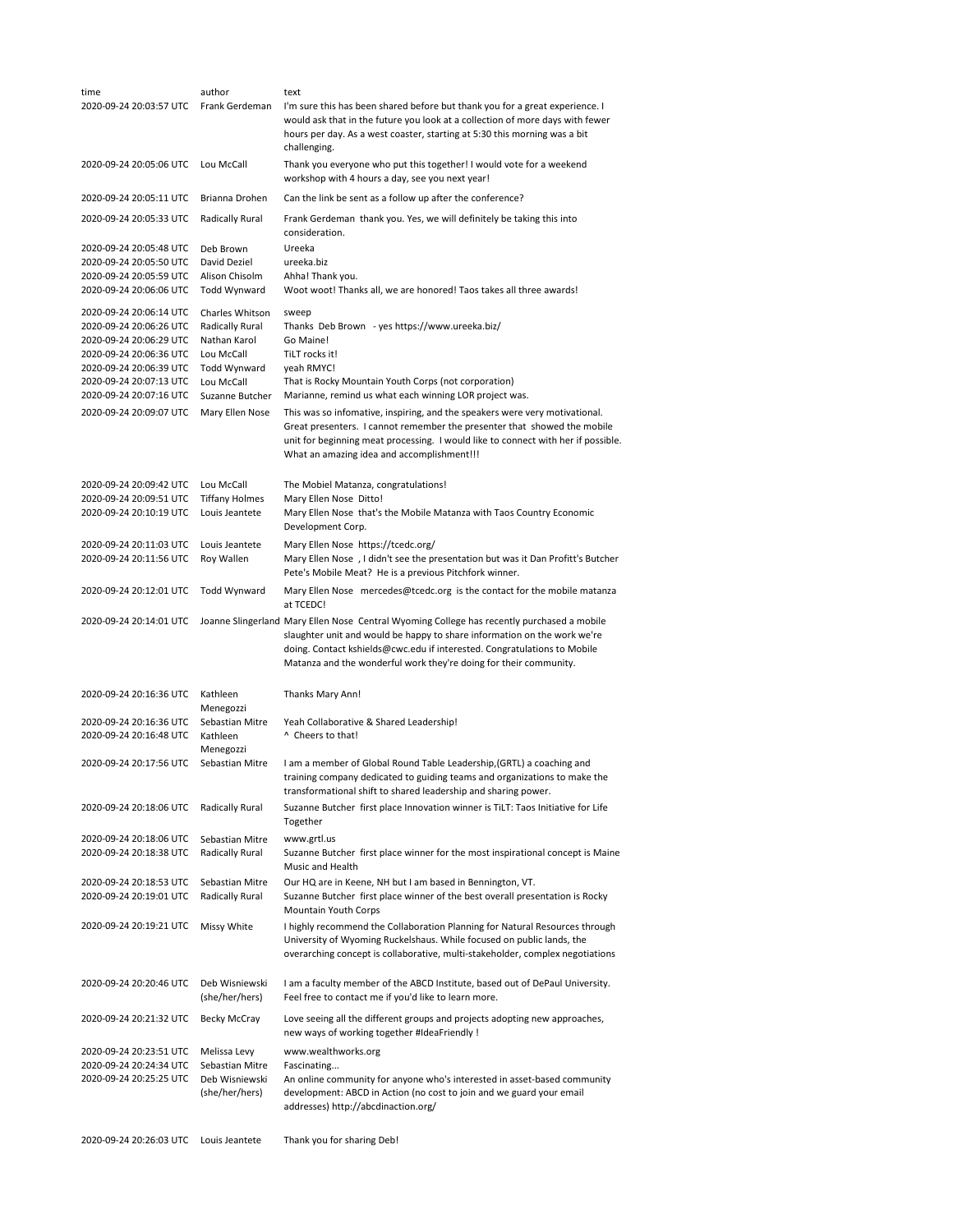| 2020-09-24 20:26:07 UTC                            | Deb Wisniewski<br>(she/her/hers) | ABCD Institute: https://resources.depaul.edu/abcd-institute/Pages/default.aspx                                                                                                                                  |
|----------------------------------------------------|----------------------------------|-----------------------------------------------------------------------------------------------------------------------------------------------------------------------------------------------------------------|
| 2020-09-24 20:27:14 UTC                            | Kerri Sands                      | Thank you for all the ABCD info Deb W!                                                                                                                                                                          |
| 2020-09-24 20:27:51 UTC                            | Deb Wisniewski<br>(she/her/hers) | glad to help!                                                                                                                                                                                                   |
| 2020-09-24 20:28:40 UTC                            | Becky McCray                     | Great to have an ABCD expert in the house!                                                                                                                                                                      |
| 2020-09-24 20:29:46 UTC                            | Deb Wisniewski<br>(she/her/hers) | Thank you, Becky. Loved your presentation this morning. Definitely asset-<br>focused!                                                                                                                           |
| 2020-09-24 20:30:12 UTC                            | Becky McCray                     | =) Thanks, Deb!                                                                                                                                                                                                 |
| 2020-09-24 20:32:29 UTC                            | Melissa Levy                     | For more about the WealthWorks approach, visit<br>https://www.wealthworks.org/. There are learning modules, success stories,<br>and videos to learn more about this approach.                                   |
| 2020-09-24 20:32:57 UTC                            | Louis Jeantete                   | Thank you Melissa!                                                                                                                                                                                              |
| 2020-09-24 20:38:17 UTC                            | Melissa Levy                     | Sure.                                                                                                                                                                                                           |
| 2020-09-24 20:38:28 UTC                            | Sebastian Mitre                  | Thanks Melissa Levy                                                                                                                                                                                             |
| 2020-09-24 20:38:37 UTC                            | Deb Brown                        | Cosmos, MN there? If not, it's close. Great small town!                                                                                                                                                         |
| 2020-09-24 20:39:52 UTC                            | Dale Montrone                    | This closing Keynote is incredible!! Thank you very much John! I am hanging on<br>your every word and it will be put to good use.                                                                               |
| 2020-09-24 20:43:45 UTC                            | Amy Andersen<br>(She/Her)        | https://www.mcknight.org/programs/minnesota-initiative-foundations/                                                                                                                                             |
| 2020-09-24 20:44:54 UTC                            | Lou McCall                       | The Questa Economic Development Fund is doing great work in Northern Taos<br>County, NM!                                                                                                                        |
| 2020-09-24 20:49:57 UTC                            | Kerri Sands                      | "A good crisis is a terrible thing to waste" - I think that is exactly what I needed<br>to hear.                                                                                                                |
| 2020-09-24 20:50:36 UTC                            | Claire Cote                      | "A good crisis is a terrible thing to waste" - HARD, but shakes things up and<br>makes change and innovation possible.                                                                                          |
| 2020-09-24 20:50:58 UTC                            | Missy White                      | hey Lander folx, we're about to dive headlong into a good crisis as budget drops<br>and 1/2c ED tax kicks in!!!                                                                                                 |
| 2020-09-24 20:53:12 UTC                            | Jessica Gelter<br>(she/her)      | Fantastic Point!!!                                                                                                                                                                                              |
| 2020-09-24 20:53:18 UTC                            | Kerri Sands                      | ABCD folks, what are some surprising examples of assets that communities<br>have identified? I am thinking of a rural region in Maine that has identified cold<br>weather as an advantage for computer servers. |
| 2020-09-24 20:53:36 UTC                            | <b>Trey Warren</b>               | Wyoming as a whole is in a crisis. The fall of minerals. We had put all our eggs<br>in one basket.                                                                                                              |
| 2020-09-24 20:53:48 UTC                            | Melissa Levy                     | Great job, John!                                                                                                                                                                                                |
| 2020-09-24 20:54:08 UTC                            | Dominique Miller                 | Thanks John! This was awesome                                                                                                                                                                                   |
|                                                    |                                  |                                                                                                                                                                                                                 |
| 2020-09-24 20:54:15 UTC                            | Sara Powell                      | So interesting and inspiring! Thanks so much John!!                                                                                                                                                             |
| 2020-09-24 20:54:31 UTC<br>2020-09-24 20:54:38 UTC | Lea Ann Seiler<br>Sarah Clemmitt | Thank you! Great Presentation!!<br>Thank you John                                                                                                                                                               |
| 2020-09-24 20:54:40 UTC                            | Lou McCall                       | Awesome, John, thank you!                                                                                                                                                                                       |
| 2020-09-24 20:54:43 UTC                            | Morgan Pelletier                 | Thank you John!                                                                                                                                                                                                 |
| 2020-09-24 20:54:45 UTC                            | Dale Montrone                    | Applauding!!!! Excellent presentation with real quality information to grind on<br>and make it your own.                                                                                                        |
| 2020-09-24 20:54:48 UTC                            | Becky McCray                     | What a great day today!                                                                                                                                                                                         |
| 2020-09-24 20:54:49 UTC<br>2020-09-24 20:55:03 UTC | Trey Warren                      | Great presentation and event! Thank you everyone.                                                                                                                                                               |
|                                                    | Debra Martin                     | Nice job, John! I appreciate the focus on participatory approach. I see it as the<br>only way to keep communities from changing their focus and direction every<br>time there is a change in administration.    |
| 2020-09-24 20:55:08 UTC                            | Kathleen<br>Menegozzi            | Wonderful conference everyone!! Thanks for all of your efforts!                                                                                                                                                 |
| 2020-09-24 20:55:08 UTC                            | Mary Ellen Nose                  | Thank you so much for the great presentations thrughout this training!!                                                                                                                                         |
| 2020-09-24 20:55:35 UTC                            | Susan Odum                       | Wonderful presentation. Thanks so much for hosting this great event!                                                                                                                                            |
| 2020-09-24 20:55:36 UTC                            | Sebastian Mitre                  | Great Conference! Thank you for creating this space!                                                                                                                                                            |
| 2020-09-24 20:55:46 UTC                            | Sara Levinson                    | Excellent conference. Thanks so much for everyone's efforts and involvement.<br>Great ideas and connections.                                                                                                    |
| 2020-09-24 20:56:04 UTC                            | Debra Martin                     | Can anyone remind me where we can download the presentations from today?<br>I think I missed that info.                                                                                                         |
| 2020-09-24 20:56:15 UTC                            | Radically Rural                  | Thanks to all our attendees!                                                                                                                                                                                    |
| 2020-09-24 20:56:15 UTC                            | Beth Kosuk                       | Great job, RR team ðŸ'ඕŸ'ඕŸ'ඕ                                                                                                                                                                                   |
| 2020-09-24 20:56:23 UTC                            | Deb Brown                        | thanks for the opportunity to hear so many stories today - good job all!                                                                                                                                        |
| 2020-09-24 20:56:24 UTC                            | Adrienne Krulis                  | Thanks for making this work remotely! So excited it wasn't cancelled this year!                                                                                                                                 |
| 2020-09-24 20:56:29 UTC                            |                                  | Landen Schaelling This was really amazing. Thank you for such a great conference!                                                                                                                               |
| 2020-09-24 20:56:32 UTC                            |                                  | Michelle Escudero downloads thru Ureeka                                                                                                                                                                         |